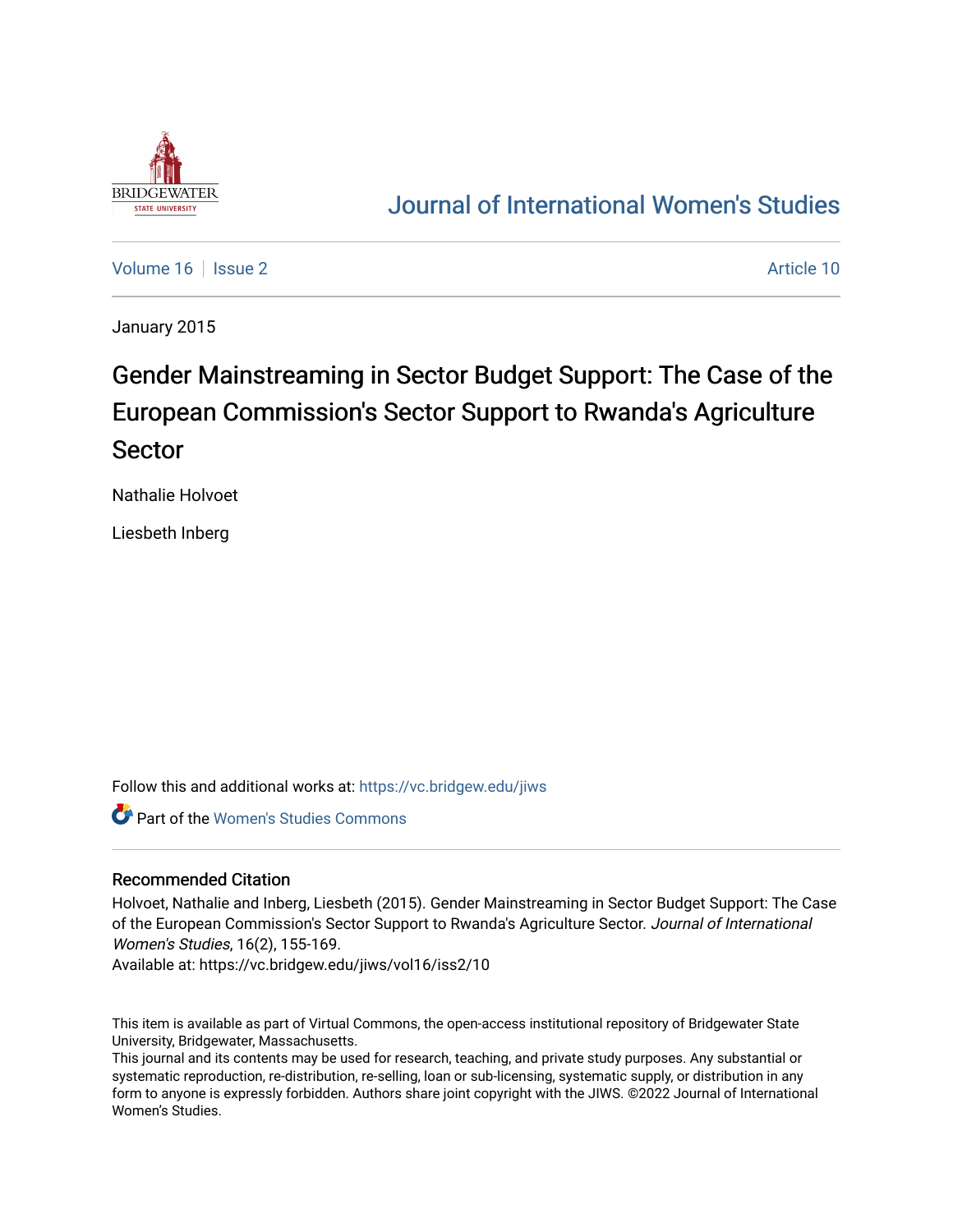#### Holvoet and Inberg: Gender Mainstreaming in Sector Budget Support

This journal and its contents may be used for research, teaching and private study purposes. Any substantial or systematic reproduction, re-distribution, re-selling, loan or sub-licensing, systematic supply or distribution in any form to anyone is expressly forbidden. ©2015 Journal of International Women's Studies.

#### **Gender Mainstreaming in Sector Budget Support: The Case of the European Commission's Sector Support to Rwanda's Agriculture Sector**

By Nathalie Holvoet<sup>1</sup> and Liesbeth Inberg<sup>2</sup>

#### **Abstract**

Donors face difficulties when handling gender concerns in the context of ongoing changes in aid modalities. Against this background, the European Union (EU) Member States and the European Commission (EC) adopted the EU Plan of Action on Gender Equality and Women's Empowerment in Development (2010-2015) and launched, in collaboration with the UN Women and the International Training Center of the International Labour Organisation, the 'Increasing Accountability in Financing for Gender Equality' programme. Within the framework of this programme, the EU delegation in Rwanda has elaborated a Gender Mainstreaming Strategy for the EC sector budget support to the Agriculture Sector in Rwanda. Given that, so far, experiences with gender mainstreaming in sector budget programmes in the agriculture sector are hardly documented, the review of the current degree of gender-sensitivity and the remedying gender mainstreaming strategy are also the focus of our contribution. Both the EC and Rwanda are interesting cases as the former is an influential actor in development cooperation, while Rwanda's own commitment to gender equality gives the EC (and other donors) an interesting entry point to further trigger gender mainstreaming through (sector) budget support.

*Keywords:* Gender mainstreaming; European Commission; Rwanda; sector budget support; agricultural sector

#### **Introduction**

 $\overline{\phantom{a}}$ 

Gender and development policies tend to be largely shaped by general aid and development policies and changes therein (Molyneux & Razavi, 2005; Moser, 1993; Razavi & Miller, 1995). In the past decade changes in aid policies and modalities have been proposed, with the goal of improving aid and development effectiveness. More specifically, donors are expected to replace their traditional projects with more programme-oriented aid and (sector) budget support, which are characterised by an evolution from donor *control* over the content and processes of isolated projects or programmes towards *influence* of donors over broader sector and national policies and systems while the control/leadership is in hands of the partner countries. Partner countries are expected to take the lead in developing the content of policies and programmes and in building sound systems for the development and management of these

<sup>&</sup>lt;sup>1</sup> Nathalie Holvoet holds a Ph.D. in economics and is a lecturer at the Institute of Development Policy and

Management, University of Antwerp. Her main areas of expertise are 'gender and development' and 'monitoring and evaluation'. Research interests in the area of 'gender and development' include in particular gender budgeting, gender and changing aid modalities, gender and microfinance, intrahousehold resource allocation.

 $2$  Liesbeth Inberg holds an MA in geography and an MA in advanced development studies. She is a researcher at the Institute of Development Policy and Management, University of Antwerp. Research interests include aid policies with a particular focus on monitoring and evaluation and gender and development issues.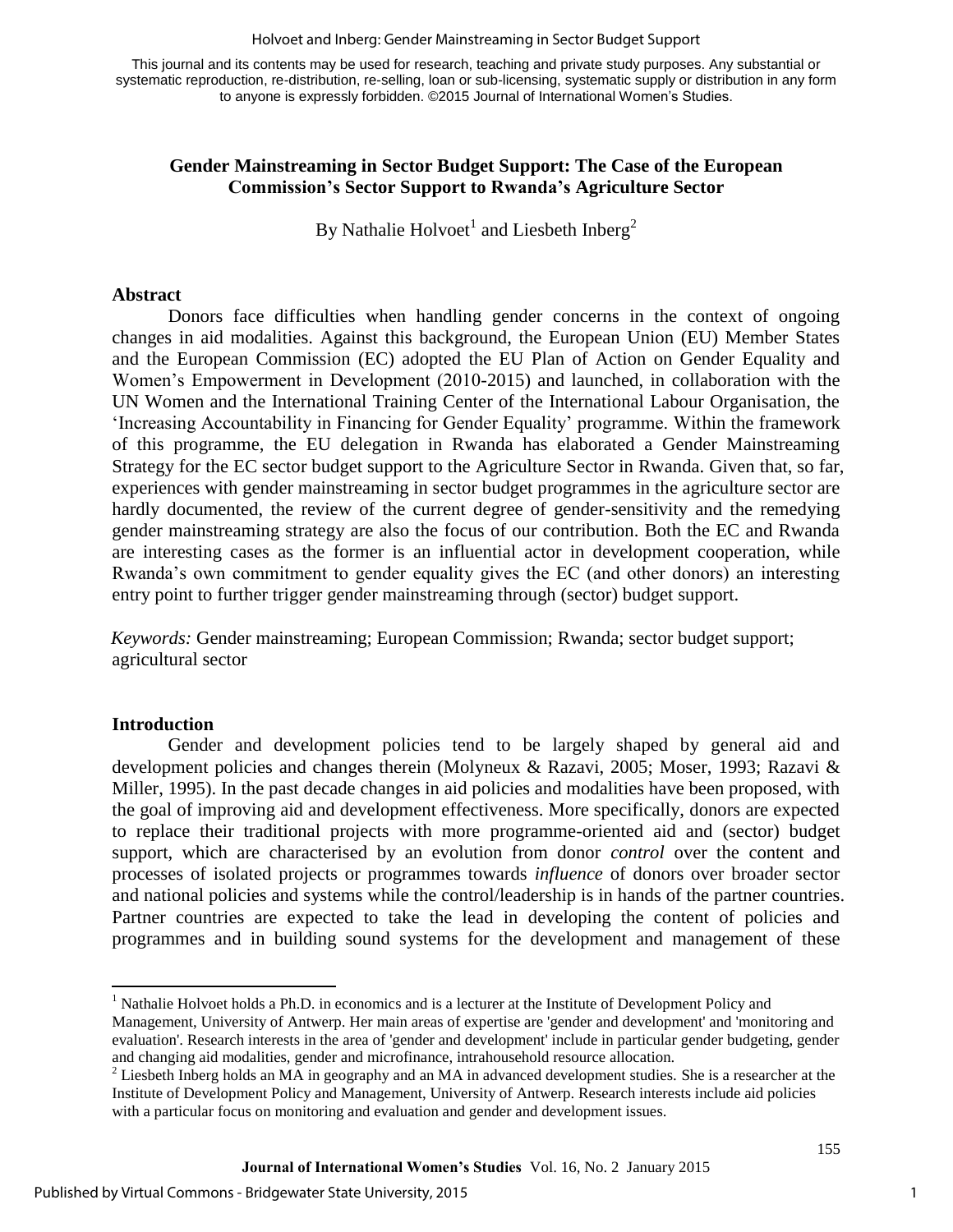policies and programmes. This also applies to policies and programmes that stimulate gender equality and empowerment.

Most of the partner countries have country-owned gender equality and empowerment policy objectives as well as an institutional apparatus and actors with a specific mandate towards those objectives. In national development policies and sector policies, however, these gender policies are often neglected and national gender expertise is hardly involved in national development policy-making, planning, implementation, budgeting, monitoring and evaluation (M&E). Donors have room to manoeuvre in redressing this apparent negligence (UNIFEM, 2006) by using entry points that are typically related to the provision of (sector) budget support, including ex-ante diagnosis of country policies and systems, capacity building, performance assessment frameworks, monitoring and review mechanisms and evidence-based policy dialogue. In practice, however, these entry points have not been fully utilised. A 2007 OECD/DAC study highlighted that, in this respect, donor agencies do not always know how to handle gender concerns in the context of the ongoing changes in aid modalities.

In order to redress this situation, the European Union (EU) Member States and the European Commission (EC) have adopted the EU Plan of Action on Gender Equality and Women´s Empowerment in Development (2010-2015). One of the specific objectives of this plan is the use of sex-disaggregated indicators and gender-sensitive performance indicators, where relevant, in EU funded general budget support and sector support programmes (European Commission, 2010: 6). In addition, the EC, together with UN Women, and the International Training Center of the International Labour Organisation (ITC/ILO), launched the 'Increasing Accountability in Financing for Gender Equality' programme in 2011, with the aim to "increase the volume and effective use of aid and domestic resources to implement national commitments to gender equality and women's empowerment" [\(www.gender-budgets.org\)](http://www.gender-budgets.org/) in 15 countries.

Within the framework of this programme, the EU delegation in Rwanda has elaborated a Gender Mainstreaming Strategy for the EC budget support to the Agriculture Sector in Rwanda (SBSP Agriculture) with the aim to ensure that gender is mainstreamed in the programme. The strategy is based upon a review of the current degree of gender mainstreaming of the SBSP and takes into account ongoing initiatives in the Rwandan agriculture sector itself (alignment) as well as initiatives taken by other development partners (harmonisation). This Gender Mainstreaming Strategy is the focus of this article. As, up until this point, experiences with gender mainstreaming in sector budget support programmes in the agriculture sector are barely documented, we aim to contribute to this underexploited area of research.

The case of EC is interesting as it is an important actor in development cooperation, both in terms of financial resources and political influence, and can therefore make a difference when it comes to the gender sensitivity of aid. Moreover, gender equality is one of the EC's major goals. The 2006 European Consensus emphasises the importance of gender equality as one of the five common principles of EU development cooperation. Article 19 states more specifically:

"The promotion of gender equality and women's rights is not only crucial in itself but is a fundamental right and a question of social justice, as well as being instrumental in achieving all the MDGs and in implementing the Beijing Platform of Action and the CEDAW. Therefore the EU will include a strong gender component in all its policies and practices in its relations with developing countries" (Council of the European Union, 2006: 4).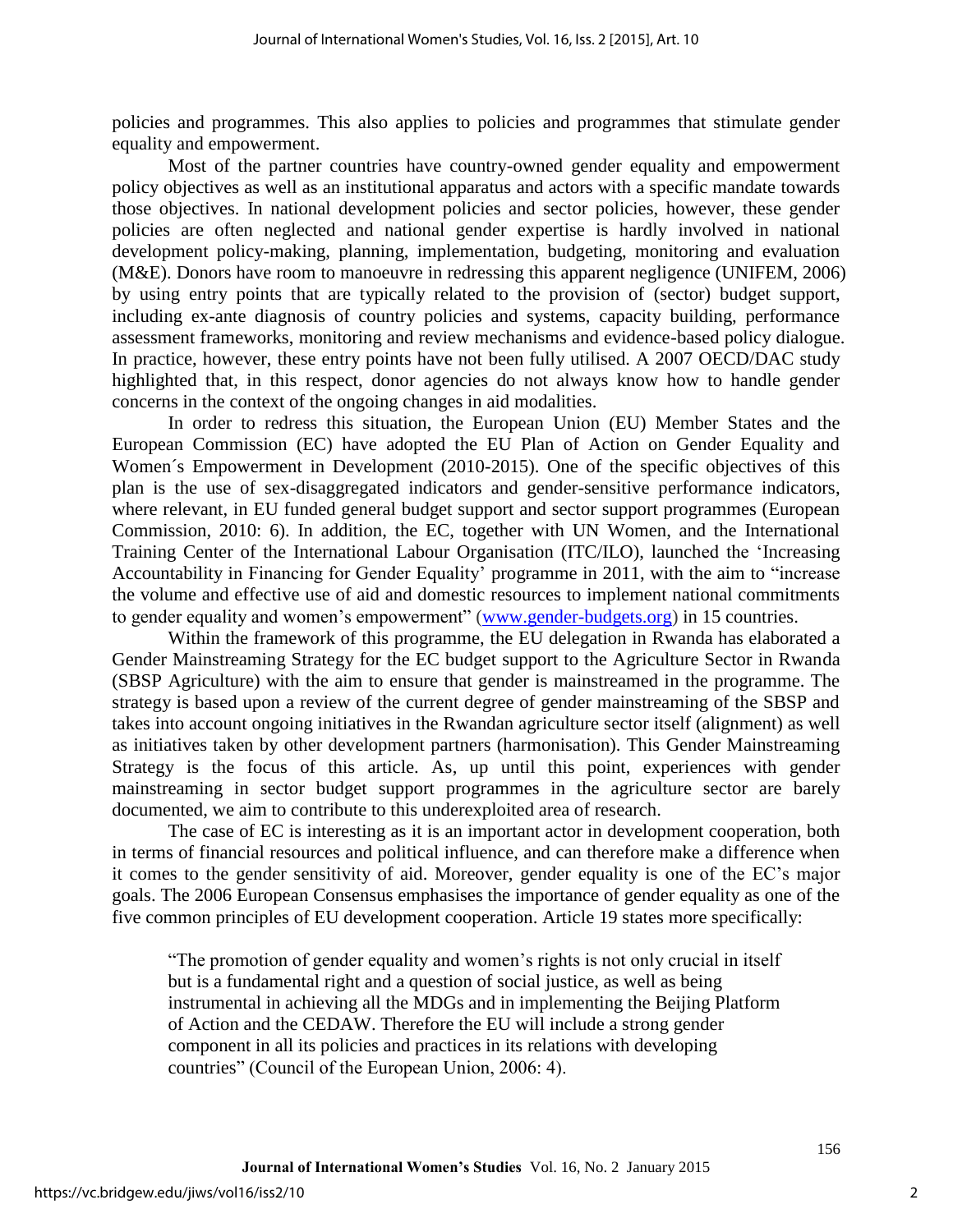The selection of the Rwandan case may be understood from the perspective of previous research on gender and aid effectiveness which has hinted at the importance of a recipient country's own commitment to gender-related objectives for the integration of a gender dimension in development interventions (see e.g. Elson & Mc Gee, 1995). Interestingly, it has also been highlighted that in the case of budget support, staff in donor agencies tend to misuse the principle of country ownership to escape their own responsibilities with respect to gender mainstreaming (see OECD/DAC, 2007; Van Reisen with Ussar, 2005). Such an excuse cannot be used by donor agencies in the case of Rwanda as it has been applauded for its relatively high commitment to gender issues which is obvious from, among others, the promulgation of legal documents, and the establishment of gender-sensitive policy and institutional frameworks. As far as the agriculture sector is concerned, gender sensitivity has been one of the principles taken into account during the elaboration of the second phase of the Strategic Plan for the Transformation of Agriculture in Rwanda (PSTA II). More specifically, the Ministry of Agriculture has elaborated an Agriculture Gender Strategy to "institutionalise gender responsive programming (planning and budgeting), implementation, monitoring and reporting systems and improve gender equality in the agriculture sector" (Ministry of Agriculture and Animal Resources, 2010: 32).

Data for this article has been collected through a combination of documentary review and semi-structured interviews with key stakeholders (e.g. government of Rwanda, EC staff members in Kigali, other development partners) conducted in June 2012. The key stakeholders included both actors with and without a specific gender mandate.

The structure of this article is as follows. The next section provides a brief overview of EC´s policies and practices with respect to budget support, gender equality and gender mainstreaming as well as on its development cooperation with Rwanda. The subsequent section highlights the present degree of gender mainstreaming in the EC sector budget support programme in the Rwandan agricultural sector and discusses the main elements of the Gender Mainstreaming Strategy. Section four concludes.

#### **Background**

As the Gender Mainstreaming Strategy for the sector budget support programme (SBSP) Agriculture in Rwanda has not been elaborated within a vacuum, this section provides some background information on relevant EC policies and practices and on EC´s development cooperation with Rwanda.

#### *Budget support*

The EC has provided budget support to African, Caribbean and Pacific (ACP) countries from the  $7<sup>th</sup>$  European Development Funds (EDF) (1990-1995) onwards. The percentage of budget support has increased steadily and is expected to be around 45% of programmable aid during the present EDF  $(10^{th}, 2008-2013)$  (European Commission, 2008a). Initially the larger part of total EC budget support was provided through general budget support, but sector budget support has exceeded general budget support from 2006 onwards (European Commission, 2008a). Budget support does not only involve financial transfers to the national treasury account of the partner country; policy dialogue, performance assessment and capacity building are also important elements (European Commission, 2011b).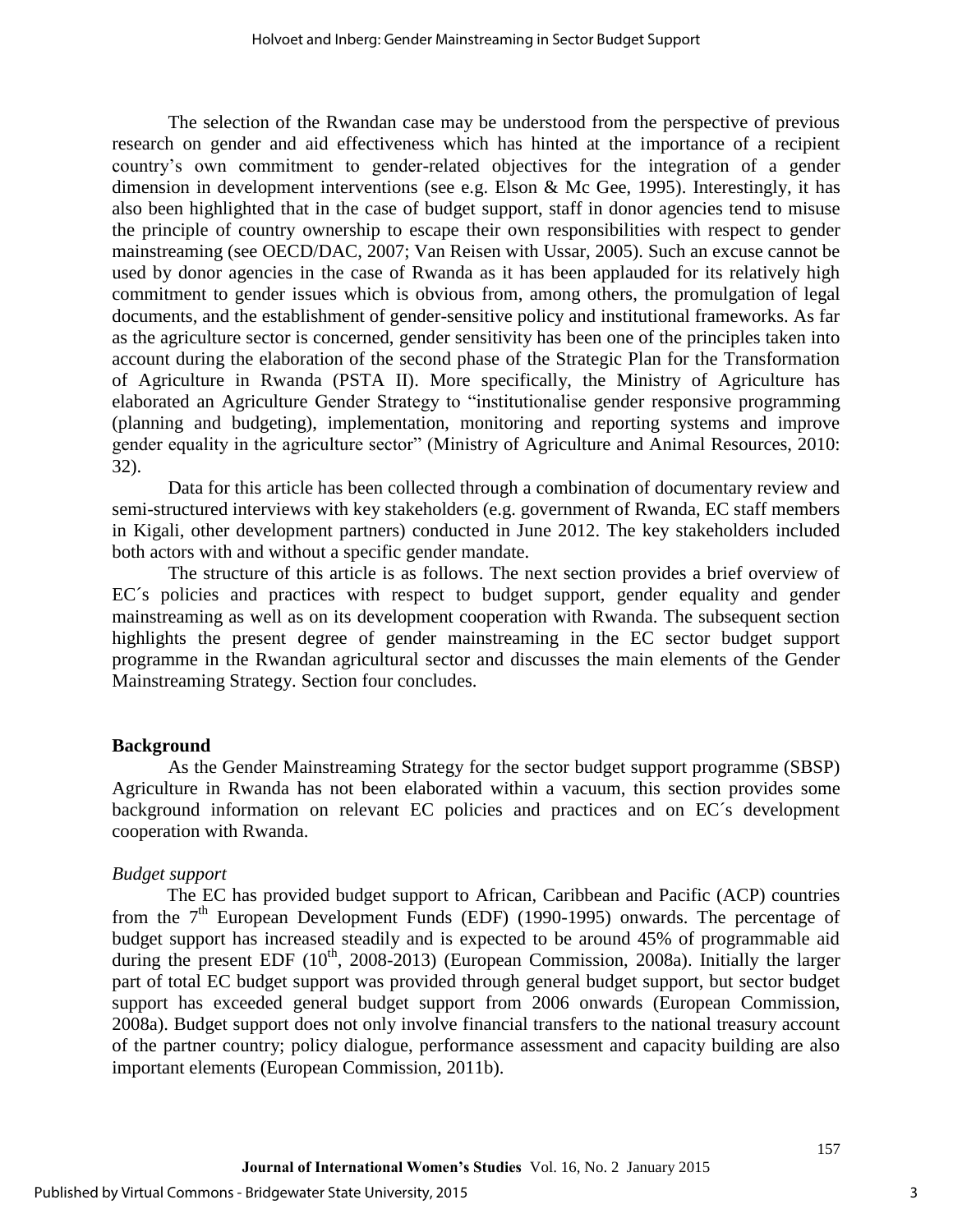In reaction to criticism of the budget support mechanism, including the limited sensitivity of the EC to political issues (Faust et al., 2012), the EC published a new communication on the future approach to budget support in 2011 (European Commission, 2011b). While the primary goal of EC budget support used to be poverty reduction, the new communication adds the promotion of democracy and human rights to this goal (Faust et al., 2012). To reflect changes put forward in the communication, in the future general budget support will be referred to as 'Good Governance and Development Contracts' and sector budget support as 'Sector Reform Contracts'. No targets for budget support are identified, as the Commission

"considers that the appropriate mix between the different aid modalities is best decided as part of a portfolio approach that comprises several aid modalities in response to a partner country´s specificities and agreed national objectives" (European Commission, 2011b: 3).

In the new policy four eligible criteria for budget support are selected, including stable macro-economic framework, national/sector policies and reforms, public financial management and transparency and oversight of the budget (see European Commission, 2011b for a full description of the four criteria).

While recognising the importance of governance issues, Faust et al (2012) point at several implications of using budget support for the promotion of democracy and human rights. First, as the new communication implies stronger political selectivity, the number of countries receiving (general) budget support are likely to decrease, which will lead to a loss of access to high level political fora at international as well as recipient country level. This will weaken the EC's comparative advantage (over EU member states) and position. Second, by violating the Tinbergen rule, which emphasises the importance of using a specific policy instrument for each policy target, it is highly unlikely that the two different policy targets aimed at in the new budget support operations (i.e. poverty reduction and promotion of democracy and human rights) will be achieved (Faust et al., 2012).

#### *Gender equality and gender mainstreaming*

The EC played a significant role in the 1995 Fourth World Conference on Women in Beijing (Debusscher, 2011) and actively supported the gender mainstreaming objective (Stratigaki, 2005; Hafner-Burton and Pollack, 2009). As a follow-up to the Beijing conference the EC, like many countries in the world, has endorsed gender mainstreaming policies to promote goals of gender equality and women's empowerment. In practice, however, the EC's implementation of gender mainstreaming has not been very consistent and effective (Hafner-Burton and Pollack, 2009). Effective gender mainstreaming requires a two-track approach combining an integrationist approach on the one hand and a transformative or agenda setting approach that involves interventions specifically targeted towards men and women on the other hand (see also Mukhopadhyay, 2009: 95-96). While the Council of Europe has emphasised that the agenda setting approach is a prerequisite for an effective implementation of gender mainstreaming, in reality, gender specific actions have been reduced under the realm of gender mainstreaming (Stratigaki, 2005). In their assessments of the 2007 and 2008 work programs of the EC Directorates-General (DG), Hafner-Burton and Pollack (2010) highlight that 17 out of 39 DGs do not list any gender-specific activities, 15 list only one or two activities while 7 list 3 or more activities. The DG Development and Europeaid perform relatively well with eight activities.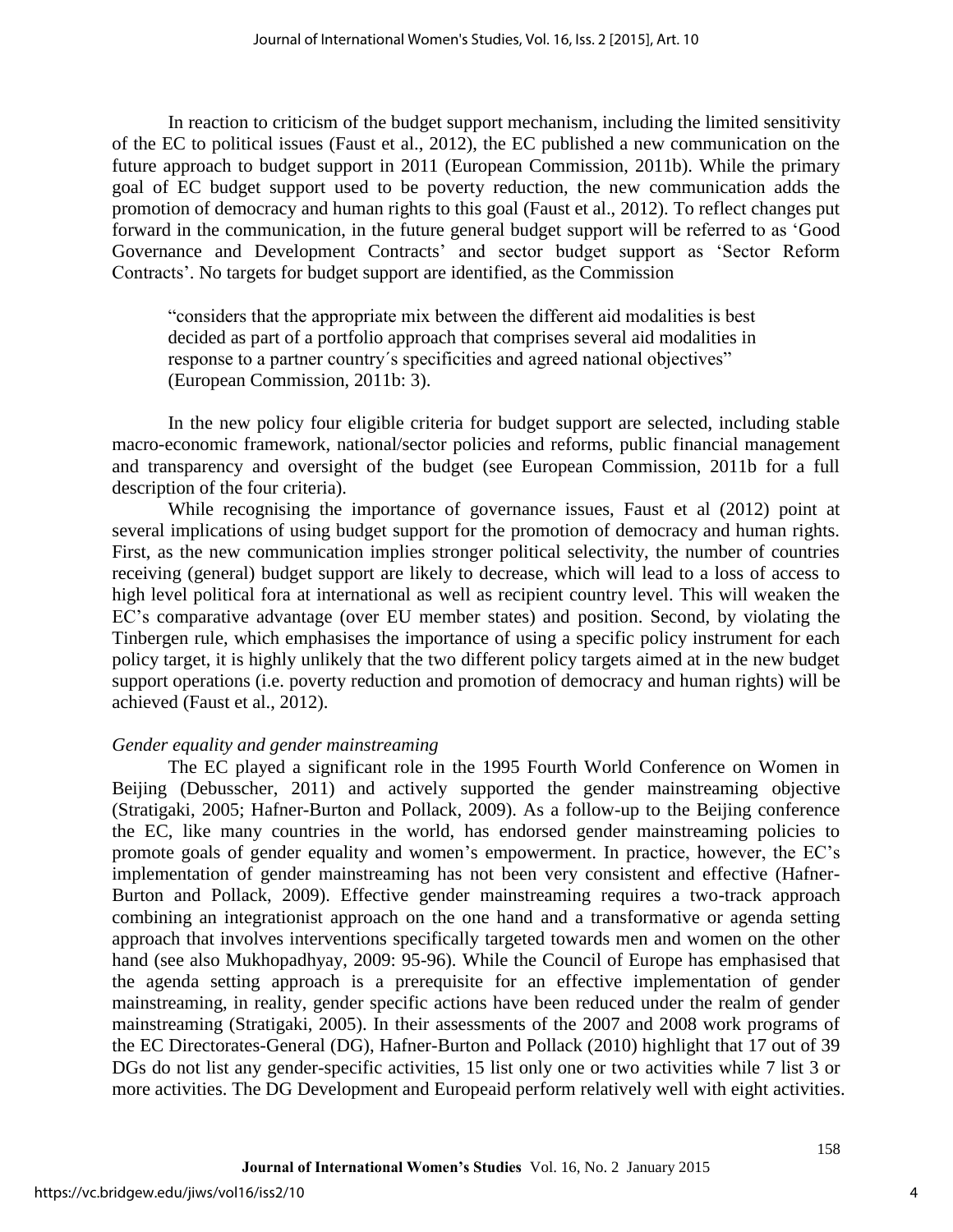With regard to development cooperation, the EC adopted a communication on the integration of gender issues in development cooperation shortly after the 1995 Beijing Conference (Stratigaki, 2005). With this communication the EC replaced its Women in Development (WID) approach with a Gender and Development (GAD) approach. Within the WID approach, income poverty is considered the underlying cause of inequalities between men and women. In line with this, it is assumed that poverty reduction, through the inclusion of women in the existing development processes will also automatically reduce inequalities between men and women. In contrast to the WID approach, the GAD approach considers human behaviour to be influenced by free agency on the one hand and by norms and structures on the other hand, including gender norms, amongst others (see Moser, 1993; Razavi & Miller, 1995). A GAD approach starts from the idea that any intervention at global, macro, meso and micro level is influenced by existing gender relations. Conversely, all interventions could potentially influence gender equality and empowerment. Given this mutually influencing relationship between 'gender' and 'development', there is a need to integrate a gender dimension throughout the different stages (diagnosis, planning, implementation, budgeting, monitoring and evaluation) of all types of interventions at any level, i.e. gender mainstreaming. In addition to a top-down approach there is also a need for more bottom-up interventions that aim at modifying the underlying gendered structures of constraint, something which is particularly important in areas that are strongly regulated by gender norms. Debusscher (2011) demonstrates that in reality the shift from WID to GAD was only effectuated to a certain extent. On the basis of her assessment of two generations of Country Strategy Papers (CSPs) and National Indicative Programmes  $(NIPS)^3$  (period 2002-2013) she concludes that the shift was predominantly visible in the format and budget, but less in the language, roles, frames and the underlying processes of participation. The language used in CSPs and NIPs is, for instance, clearly a WID language with a focus on women as the problem and solution to inequality, while gender stereotypes are also very rarely challenged.

The EU Plan of Action on Gender Equality and Women´s Empowerment (EU Gender Action Plan) for the period 2010-2015 could potentially redress this situation. The overall objective of this action plan is to accelerate the achievement of the Millennium Development Goals (MDGs), especially MDG 3 (promote gender equality and empower women) and MDG 5 (improve maternal health), as well as to attain the goals set out by CEDAW, the Beijing Platform of Action, and the Cairo Programme of Action (European Commission, 2010). The EU Gender Action Plan sets out a three-pronged approach consisting of political and policy dialogue, gender mainstreaming, and specific actions, and concentrates on a limited number of objectives which are selected in line with EU's comparative advantage. In order to monitor its implementation, the EU Gender Action plan specifies 43 indicators whose progress should be reported upon in yearly progress reports to be submitted by all EU member states and the EC (European Commission, 2010). One of the 47 indicators is specifically related to the gender-sensitivity of CSPs and NIPs, i.e. "next generation CSPs and NIPs have a gender country profile and gender is mainstreamed. At least 50% identify gender equality -related specific actions" (European Commission, 2010: 13).

 $\overline{\phantom{a}}$ 

5

<sup>&</sup>lt;sup>3</sup> An CSP is a multi-annual programming document of the EC which describes EC's cooperation with a partner country, a NIP is often an integral part of the CSP and identifies and defines measures and actions for attaining the CSP objectives (European Commission, 2004a).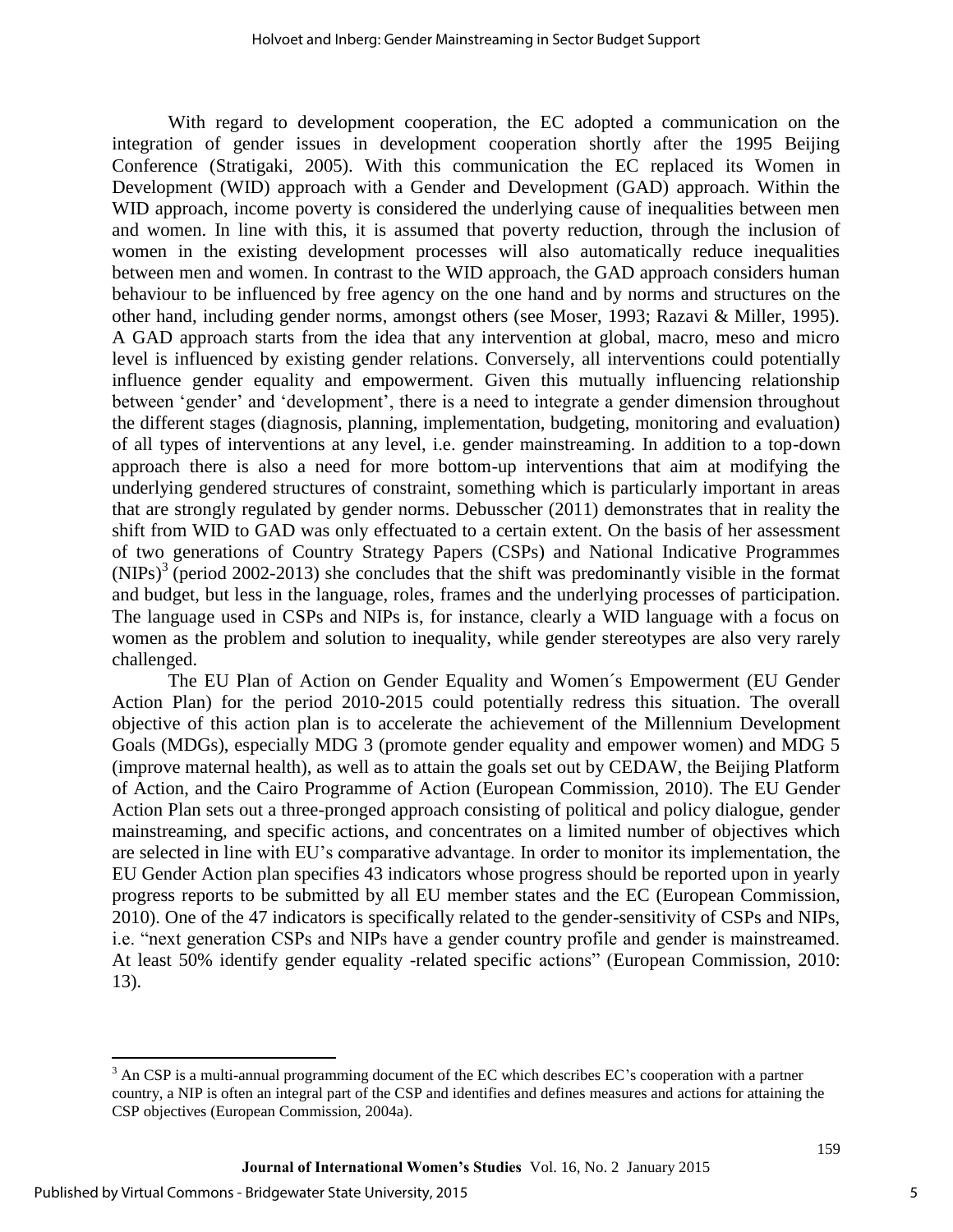#### *Development cooperation with Rwanda*

Since the  $8<sup>th</sup>$  EDF NIP (2000-2003) and after a period of post-conflict relief, the EC has shifted its development cooperation with Rwanda from a focus on post-conflict relief and reconstruction to long-term development and poverty reduction (Republic of Rwanda and European Community, 2007). The present framework for cooperation between the EC and Rwanda is described in the CSP/NIP for the period 2008-2013. The cooperation programme is aligned to Rwanda´s Economic Development and Poverty Reduction Strategy (EDPRS) and has poverty reduction as its overall objective. The EC provides general budget support and sector support through two focal areas: rural development and infrastructure for regional interconnectivity (Republic of Rwanda and European Community, 2007). The overall objective of support to rural development is

"poverty reduction through improved food security and increased agricultural productivity and developing and environment conducive for rural economic development, in the context of sustainable development and decentralisation" (Republic of Rwanda and European Community, 2007: 32).

In line with the announcement in the CSP/NIP that support to rural development would shift from project support to sector budget support, the "Sector Budget Support for Decentralised Agriculture" programme was formulated in 2009 (amount of 20 million Euros). The expected results of this programme are improved agricultural outcomes, increased public financial management capacities in districts to ensure proper use of funds and value for money, and a more stable and predictable intergovernmental grant transfer framework (European Commission, 2009).

#### **Gender mainstreaming in the SBSP Agriculture in Rwanda**

In what follows we take stock of the degree to which gender equality is mainstreamed in the SBSP Agriculture in Rwanda while highlighting the main elements of the new Gender Mainstreaming Strategy which has been prepared with the aim to redress the current gaps in gender-sensitivity. We do this exercise against the background of the EC's own guidelines and instruments with respect to the integration of gender issues in (sector and general) budget support. In doing so, we use the 2007 guidelines on budget support (European Commission, 2007b) as these guidelines were in use at the moment of the elaboration of the SBSP Agriculture in Rwanda<sup>4</sup>. Table 1 provides an overview of the instruments and documents that are used in different phases of the SBSP and which we have analysed with respect to their gender-sensitivity.

<sup>&</sup>lt;sup>4</sup> In 2012, the EC has updated its budget support guidelines (European Commission, 2012).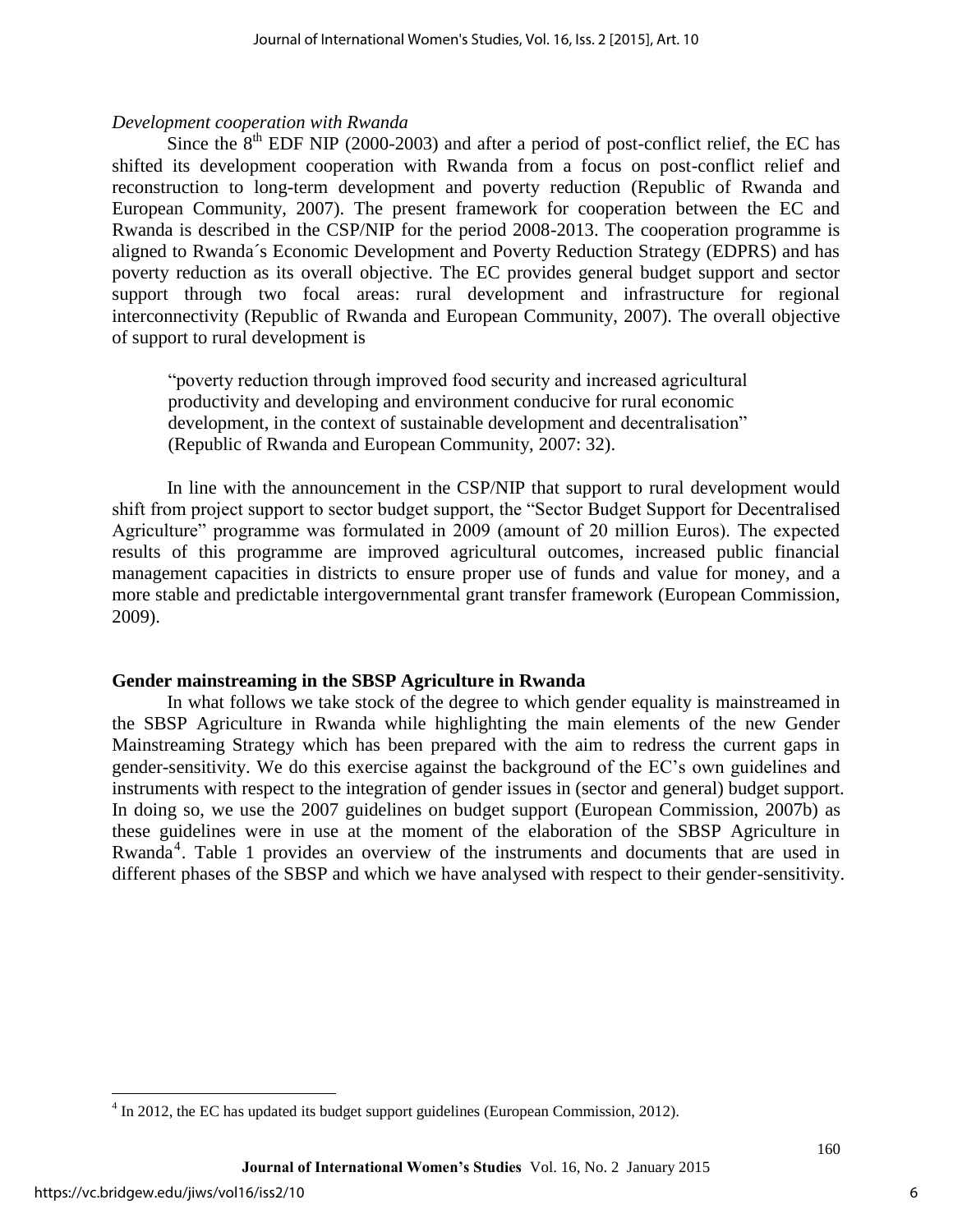| <b>Phase</b>                     | <b>Instrument/Documents</b>                                                                                               |
|----------------------------------|---------------------------------------------------------------------------------------------------------------------------|
| Programming                      | - Country Strategy Paper (CSP)                                                                                            |
|                                  | - National Indicative programme (NIP)                                                                                     |
| Identification                   | - Identification fiche                                                                                                    |
| Formulation                      | - Action fiche                                                                                                            |
|                                  | - Assessment of sector programme                                                                                          |
| Financing                        | - Financing agreement                                                                                                     |
| Implementation and<br>monitoring | - External Assistance Management Report (EAMR) 2011<br>- Public Finance Management (PFM) Annual Monitoring<br>Report 2011 |
|                                  | - Implementation and monitoring report and Background                                                                     |
|                                  | Conclusion Sheet (BCS) in results-oriented monitoring<br>system (ROM)                                                     |
|                                  |                                                                                                                           |
| Evaluation                       | - (joint) evaluation                                                                                                      |

**Table 1.** Overview of SBSP instruments and documents (subdivided over different phases)

Taking into account the importance of CSPs and NIPs in the planning and implementation of EC's aid, the integration of a gender dimension in these documents is quite fundamental for mainstreaming gender effectively in sector budget support programmes (Debusscher, 2011). The EC itself clearly acknowledges the importance of gender mainstreaming in these documents, as the 2007 guidelines for the elaboration of CSPs and NIPS include a specific 'programming fiche for gender equality' to guide the EC staff in their efforts to integrate a gender dimension in CSPs and NIPs. Whereas this attention for gender issues somewhat decreases when moving to guidelines which are specified at a more operational level (e.g. specific guidelines for project and programme evaluation), in various instances reference is made to the existing toolkit on gender mainstreaming and gender budgeting (see European Commission, 2004b). The EU gender toolkit provides clear-cut suggestions on how to use gender (budget) instruments in the context of new aid modalities and more specifically sector and general budget support. Moreover, the Background Conclusion Sheet, which is a key document in the monitoring and evaluation of EC projects and programmes, also involves the classification of projects and programmes alongside the OECD/DAC Gender Equality Policy Marker. The Gender Equality Policy Marker was introduced in 1997 with the aim to facilitate monitoring and co-ordination of DAC Member´s activities in support of gender equality  $(OECD/DAC, 2008)^5$ . The use of this policy marker necessitates a prior gender screening of the objectives of projects and programmes.

 $\overline{a}$ <sup>5</sup> Three different values are used in the marking system: Principal policy objectives (G-2) are those which can be identified as being fundamental in the design and impact of the activity and which are an explicit objective of the activity. Significant policy objectives (G-1) are those which, although important, are not one of the principal reasons for undertaking the activity. Not targeted to the policy objective (G-0) means that the activity has been screened against, but was found not be targeted to, the policy objective (OECD/DAC, 2008: 2).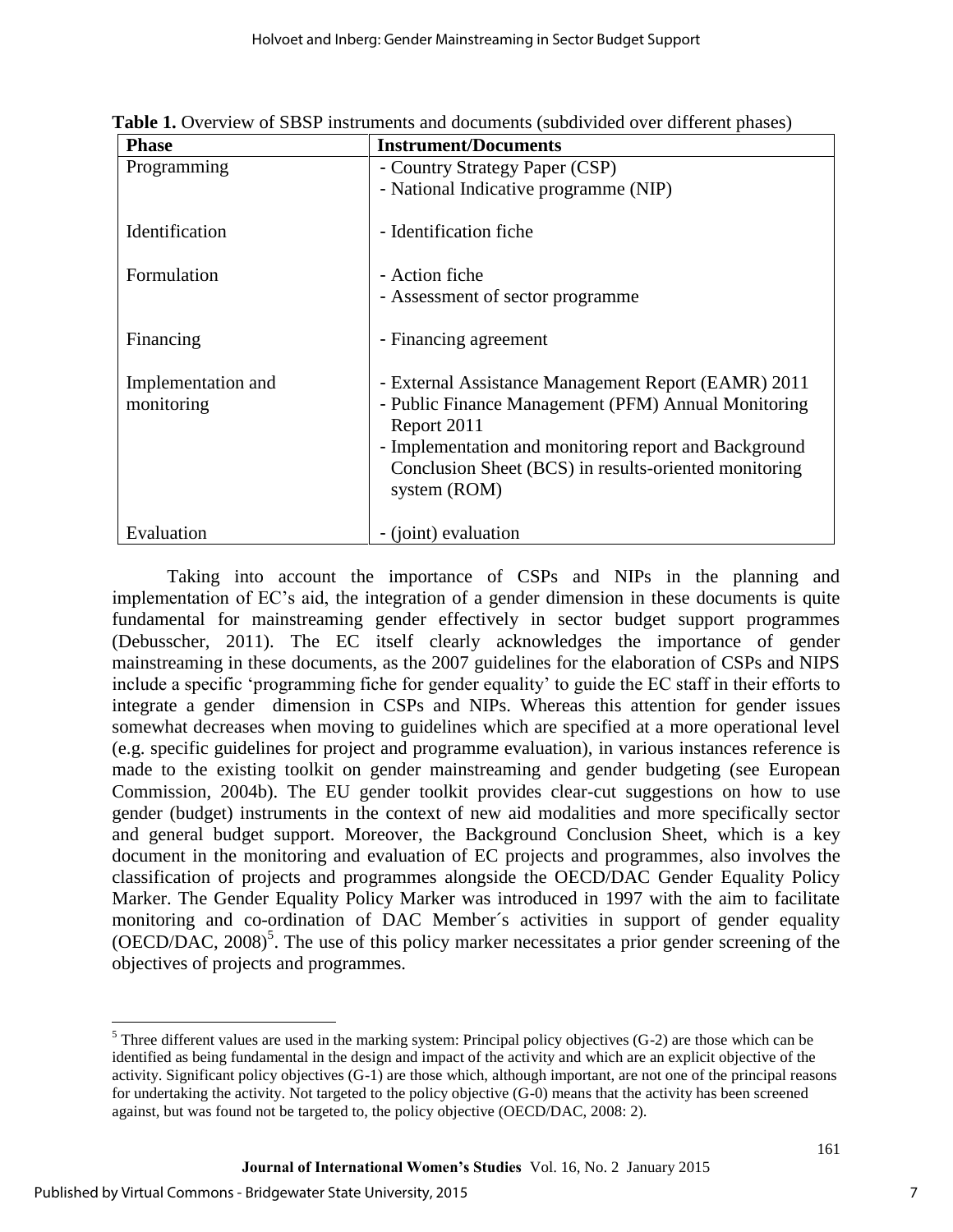The remainder of this section focuses on the actual degree of application of these guidelines in the SBSP Agriculture in Rwanda and on the main elements of the Gender Mainstreaming Strategy. The discussion is structured alongside the seven specific objectives of the Gender Mainstreaming Strategy.

#### *Integration of a gender dimension in the identification, programming and formulation phase*

In line with the gender-sensitivity of the 2007 budget support guidelines discussed above, gender issues in the Rwandan SBSP Agriculture are 'best' captured in the documents which relate to the programming phase and more specifically the CSP. However, even at this stage, the integration of gender issues is at best fragmentary. More specifically, while the importance of gender issues is mentioned in the more 'diagnostic' sections of the CSP which analyse the key strengths, weaknesses and challenges of the Rwandan agricultural sector, the gender dimension gradually evaporates when moving to the sections which outline the strategy and the focus of cooperation.

Positively, the NIP refers to the government's commitment to ensure the participation of women in rural employment creation activities and the Action Fiche (i.e. a key document used in the formulation phase) discusses the expected contribution of the sector budget support to gender equality. However, these references to gender issues are not translated further down the route when implementation issues are discussed, nor are they taken on board and further elaborated upon in the formulation phase. In addition, the assessment of the seven key areas<sup>6</sup> of Rwanda's agriculture policy and systems, which are assessed by EC staff during the programming, identification and formulation phase to support the decision on the provision of EC support to a sector programme (see European Commission, 2007), has thus far been largely gender blind.

This limited attention to gender issues is somewhat surprising in the Rwandan context where the Government in general, and the Ministry of Agriculture in particular, as well as various other sector stakeholders, have instigated an array of initiatives to promote gender mainstreaming (and specifically gender budgeting) in the agricultural sector. These initiatives, which are country-owned and hint at a considerable level of commitment for gender equality, are a perfectly legitimate and an easy entry point for the EC (and other donors) to further trigger the promotion of gender-sensitive policies and systems in the agricultural sector, a strategy which neatly matches the EU Gender Action Plan.

In order to correct for this, the Gender Mainstreaming Strategy stipulates that a country gender profile will be integrated in the next EU-Rwandan CSP and NIP. According to the programming fiche on gender equality (European Commission, 2008b), a complete country gender profile includes data and analysis on the gender division of labour; access to and control over material and non-material resources; the legal basis for gender equality/ inequality; political commitments with respect to gender equality; and the cultural and traditional attitudes and stereotypes which affect the gender relations between women and men. For the elaboration of this country gender profile useful gender diagnoses are already available, e.g. Rwanda's National Institute of Statistics recently drafted a country gender profile which includes specific information on agricultural activities and assets (see Republic of Rwanda, 2012).

In addition, the Gender Mainstreaming Strategy stipulates that for the next SBSP at least four of the seven key areas of the sector assessment have to include a gender dimension. The

 $\overline{\phantom{a}}$ 

<sup>&</sup>lt;sup>6</sup> These seven areas include: sector policy; sector budgeting and its medium-term perspectives; sector and donor coordination; the institutional setting and capacity issues; the performance monitoring systems; the macroeconomic framework; and public finance management.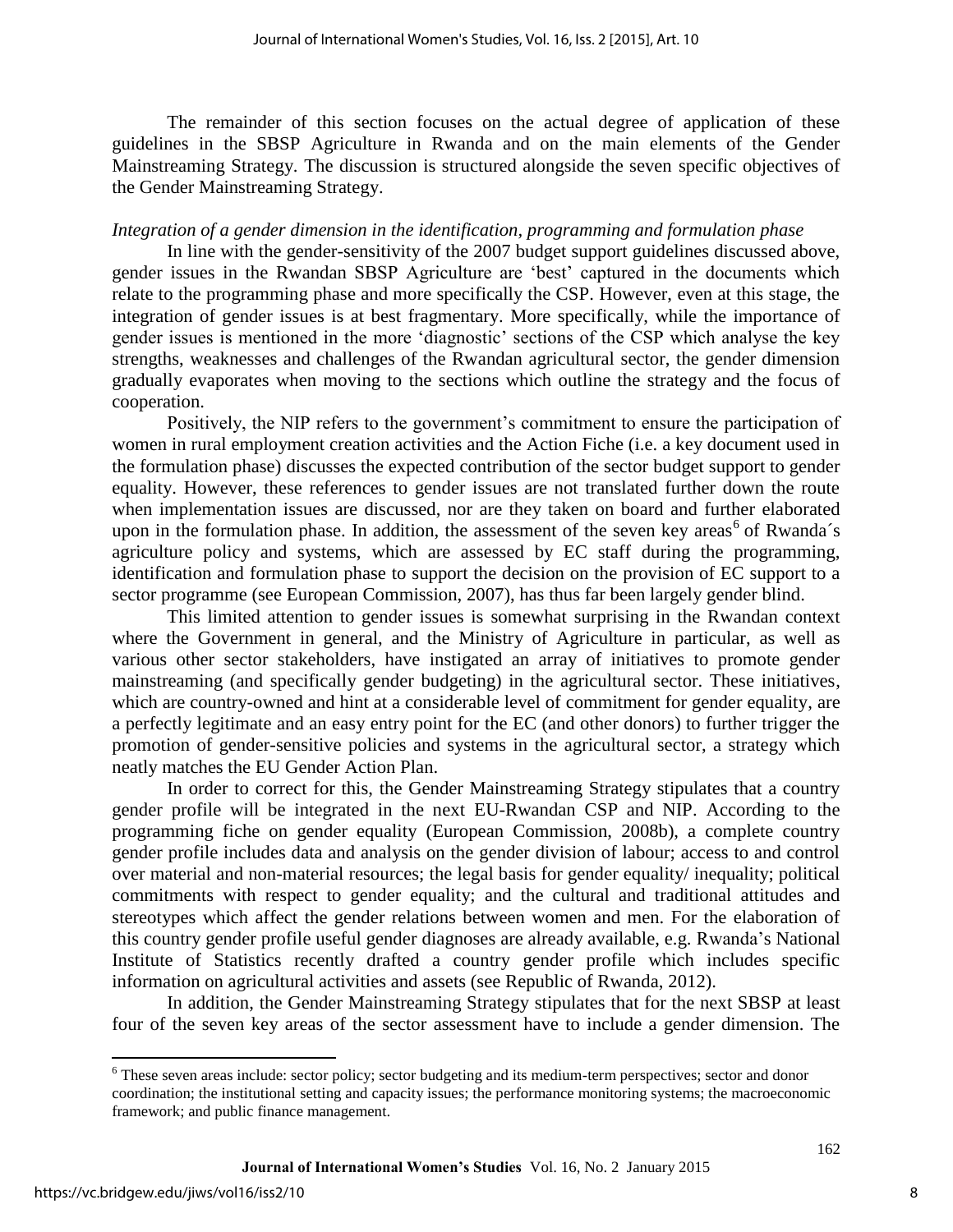integration of a gender dimension in this assessment exercise is key in order to diagnose the existing degree of gender-sensitivity of the sector policies and systems. In particular the inclusion of a gender dimension in the more systemic areas (e.g. sector systems, monitoring and performance systems) is of importance, as this will probably also affect the outputs of the system (e.g. policies, programmes, service delivery) and might create more long-term effects. As the Agriculture Gender Strategy elaborated by Rwanda's Ministry of Agriculture includes an analysis of the gender-sensitivity of the Strategic Plan for the Transformation of Agriculture in Rwanda (PSTA II), much of the information needed for a gender-sensitive assessment of the sector policies and systems is already available.

#### *Integration of a gender dimension in the financing phase*

The financing agreement between the EC and the Republic of Rwanda (agreement Nr RW/FED/2009/021-572) includes a set of indicators related to the general conditions for the release of all tranches as well as indicators related to the release of the variable tranche. So far these indicators, which relate to sector policy, (district) public finance management, macroeconomic stability and agriculture, do not make any reference to gender issues. The inclusion of gender sensitive indicators is, however, essential in the gender mainstreaming process, as this influences the degree to which gender issues are taken on board during implementation, monitoring and evaluation, while it also influences the likelihood that gender issues are discussed during joint sector reviews and policy dialogues among the EU and the Rwandan government.

The importance of the use of gender-sensitive indicators to incentivise effective gender mainstreaming has recently been discussed in Hafner–Burton and Pollack (2009). In line with increasing acknowledgement within the international donor community and the EC in particular (Busscher, 2011), the Gender Mainstreaming Strategy for Rwanda's SBSP lists the inclusion of a gender dimension in the variable/performance tranche of the financing agreement among its future actions. The Rwandan case is also particularly apt for such an integration of gender indicators and targets, as its own key agricultural policy documents and matrixes (such as the Agriculture Gender Strategy and the PSTA  $II^7$ ) include gender-specific performance indicators. Such an alignment of targets in aid-related performance assessment frameworks with a country's own targets has been shown to be of critical importance for the incentivising effect of such performance-based aid contracts (Tavakoli and Smith, 2013).

#### *Integration of a gender dimension in the implementation and monitoring phase*

The policy dialogue is an important entry point to address gender issues during implementation. This is pointed out in the EU Gender Action Plan, in which policy dialogue is one of the three approaches:

"policy dialogues provide crucial entry-points to put gender equality and women´s rights issues on the agenda and to support partner countries in their efforts to reduce gender inequality both through mainstreaming and specific actions" (European Commission, 2010: 8).

Integrating gender issues in the policy dialogue is influenced to a large extent by the above-mentioned inclusion of gender indicators in the financing agreement and conditional upon the existence of an evidence base to draw upon. Such an evidence base relies upon existing

 $\overline{\phantom{a}}$ 

 $<sup>7</sup>$  The PSTA II includes 11 (out of 252) gender-sensitive indicators.</sup>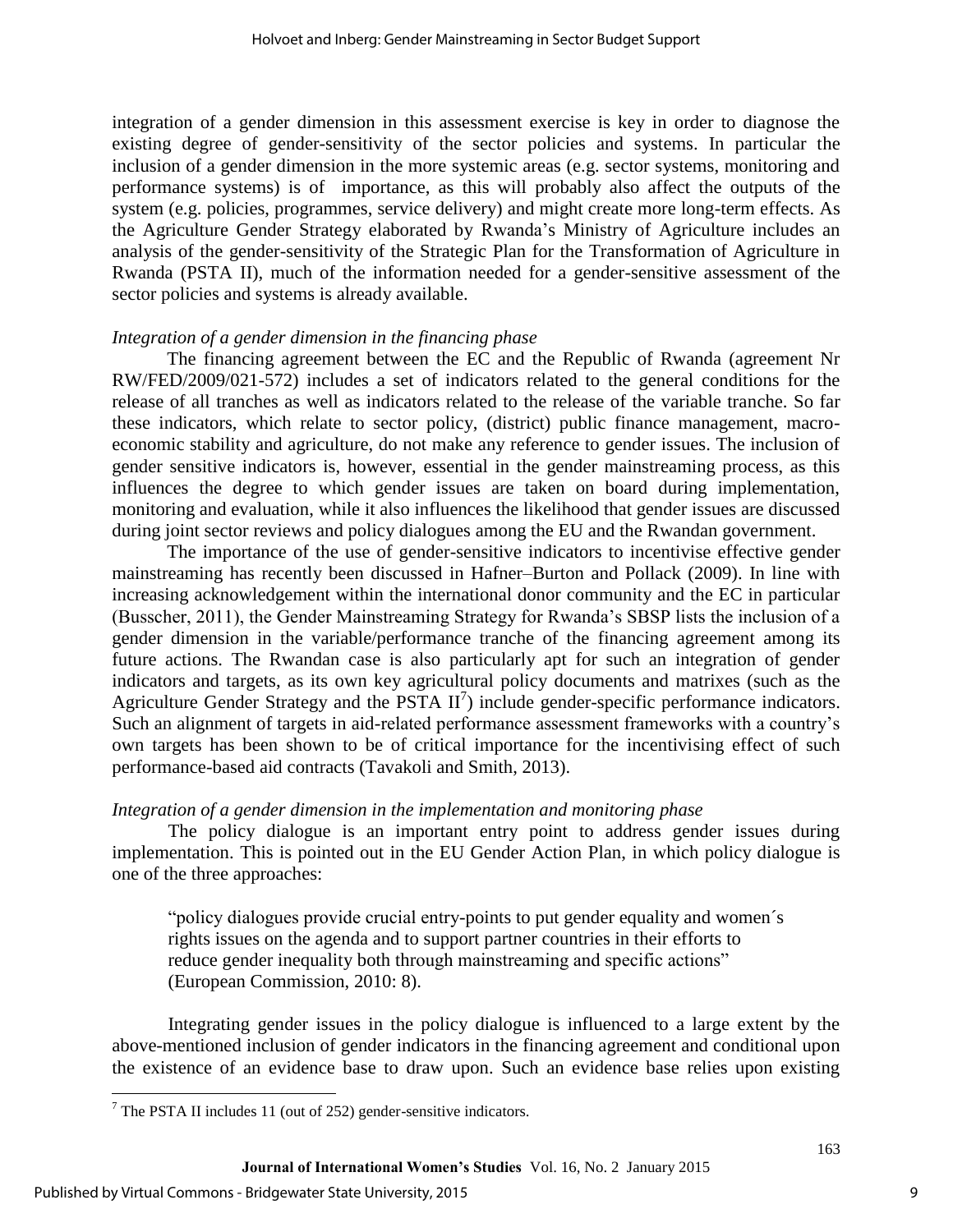secondary information as well as primary data collected in the context of sector assessments and (joint) monitoring, and evaluative exercises such as joint sector reviews (see below).

In the available monitoring reports of the SBSP Agriculture in Rwanda, gender issues are limitedly included. While the 2011 External Assistance Management Report (EAMR) does not include gender issues at all, the 2011 Public Finance Management Annual Monitoring Report refers to progress in the implementation of gender responsive budgeting (GRB) (only education and health mentioned as example) as one of the expected reforms which has been substantially achieved. The reference to GRB is particularly valuable to give increased leverage to the ongoing GRB initiative. However, it would have increased consistency (and provided a basis for e.g. EC's gender-sensitive policy dialogue and capacity building) when the GRB initiative in the agricultural sector would also have been included more prominently in the CSP and NIP. Positively, both the GRB initiative in the agricultural sector and the Agriculture Gender Strategy are referred to in the 2010 Results-Oriented (ROM) Monitoring Report.

In the context of sector budget support, sector coordination mechanisms, such as sector working groups, play an essential role in monitoring the implementation of policies, exchanging information, mapping and using existing data collection initiatives, mapping capacity building initiatives, and engaging in joint diagnosis and analytical exercises and policy dialogues. In Rwanda, a specific EU gender coordination mechanism exists, which might benefit from the recent Swedish initiative for revitalisation of the group which has been rather inactive over the past couple of years. Within the agriculture sector a gender sub-group has been active and the Gender Mainstreaming Strategy also refers to this forum in order to stimulate and monitor the implementation of Rwanda's own Agriculture Gender Strategy.

An instrument of monitoring and evaluation that has, over the past decade, increasingly been used in the context of budget support is the joint (sector) review. During a joint sector review, which is also used in Rwanda's agricultural sector, different sector stakeholders (donors, governments, private sector, non-governmental organisations, etc.) jointly assess and discuss sector progress and the level of achievement of targets, and reach agreements on the future actions and programs (see e.g. World Bank, 2001; Overseas Development Institute & Mokore, 2010). The integration of gender indicators and targets in financing agreements obviously stimulates the inclusion of gender issues during these reviews. Reversely, the inclusion of gender issues during joint sector reviews puts gender issues on the agenda of joint sector working groups which follow up on the recommendations and conclusions of joint sector reviews.

#### *Integration of a gender dimension in the evaluation phase*

So far, gender issues are largely absent from the mid-term evaluations of the Rwandan SBSP Agriculture. As these evaluative findings feed into the policy dialogue and elaboration of the new agricultural sector programme, the inclusion of a gender dimension would have been particularly valuable. In fact, evaluations are usually an opportunity to include a gender dimension in two main ways. First, 'gender equality' and 'women's empowerment' can be included as dependent variables, i.e. to asses and analyse to what extent the sector programme has had an impact upon gender equality and women's empowerment. Second, it is also important to include a gender dimension in the analysis of the (lack of) effectiveness and impact of the sector programme on agricultural productivity and poverty reduction (= gender as independent/explanatory variable). Given the fact that the agricultural sector is heavily feminised, and particularly so in Rwanda, it is highly likely that a neglect of gendered constraints and needs in agricultural policies leads to underperformance in the agricultural sector.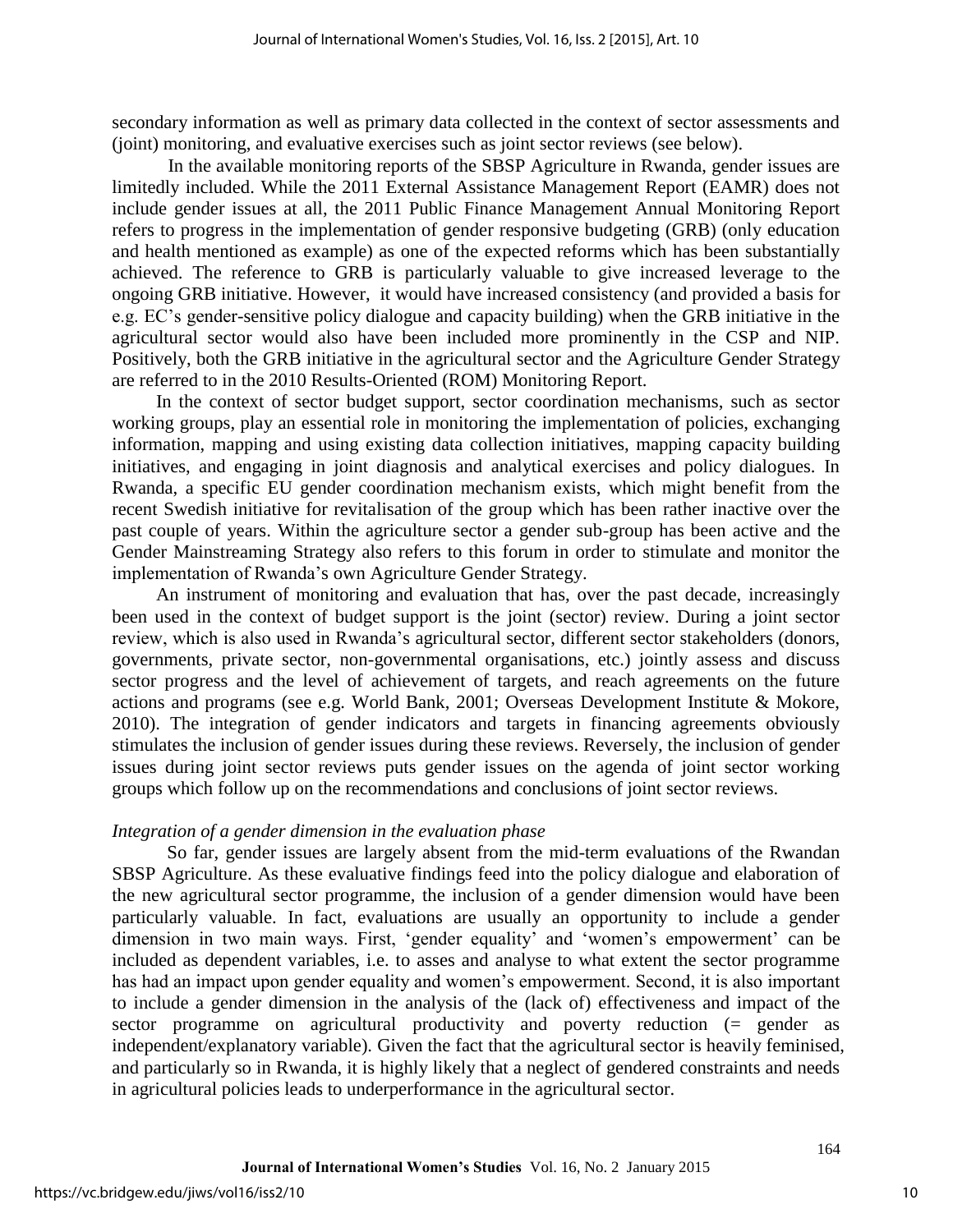#### *Integration of a gender dimension in capacity building efforts*

The recent communication on the future approach to EU budget support to third countries (European Commission, 2011b) argues in favour of a portfolio approach, in which several aid modalities are used to address specificities and objectives of a partner country. Within such a portfolio approach projects could be included that specifically focus on capacity building of actors inside and outside government who are involved in the realisation of the objectives of the sector budget support.

In existing efforts to strengthen the capacity of national actors, both government and nongovernment, a gender component can easily be included. This is in line with the EU Gender Action Plan (European Commission, 2010: 14) which emphasises that capacity strengthening of (non-state) actors on gender issues will be specifically promoted. An essential first step in any capacity building effort is to (jointly) diagnose and map what already exists. Such a mapping could be done through the sector working/coordination groups or could at least be commissioned through this forum.

When it comes to strengthening national gender expertise, it is important to target both gender and non-gender staff and actors inside and outside government. For these different audiences, the tools and instruments of gender responsive budgeting (GRB) might be particularly useful (see Holvoet 2006). For staff inside government GRB tools are interesting because they help to integrate a gender dimension in policy diagnosis, implementation, budgeting, monitoring and evaluation. For stakeholders outside government, GRB tools allow users to assess to what extent the government keeps its promises when it comes to gender equality. In Rwanda several GRB activities exist, initiated by the government (e.g. Ministry of Finance and Economic Planning, Ministry of Agriculture and Gender Monitoring Office) and by multilaterals (UN Women & UNCDF). In the context of these initiatives, various capacity building activities take place, also within the agriculture sector where they are targeted at the Ministry of Agriculture as well as actors outside government (e.g. Conseil de Concertation des Organisations d´Appui aux Intiatives de Base (CCOAIB)). A 2012 initiative which promotes more sustainable capacity building in GRB and gender-responsive economic policy management in general is the organisation of courses by the Rwandan School of Finance and Banking.

### *Integration of a gender dimension in projects*

While projects are good entry points to address specific aspects of gender inequality - e.g. women's participation in politics, girls' access to education, and sexual and gender based violence (O´Connel, 2013) - gender mainstreaming within the EC came at the expense of actions that address specific women´s interests (see Stratigaki, 2005), as mentioned above. The EC is not unique in this respect, as showcased by a 2006 study of the Association for Women's Rights in Development (AWID) which documented a general decline of available bilateral and multilateral donor funds targeted at women's organisations since the 1995 Beijing Conference and the shift in aid modalities initiated at the turn of the century (AWID, 2006).

A new opportunity for projects that are specifically targeted at gender equality and empowerment objectives could be the use of portfolio approaches in which different aid modalities (including projects, general budget support, sector budget support, etc.) are combined. The Gender Mainstreaming Strategy already includes the use of a thematic call for proposals to support gender related projects that are linked to Rwanda´s Gender Agricultural Strategy among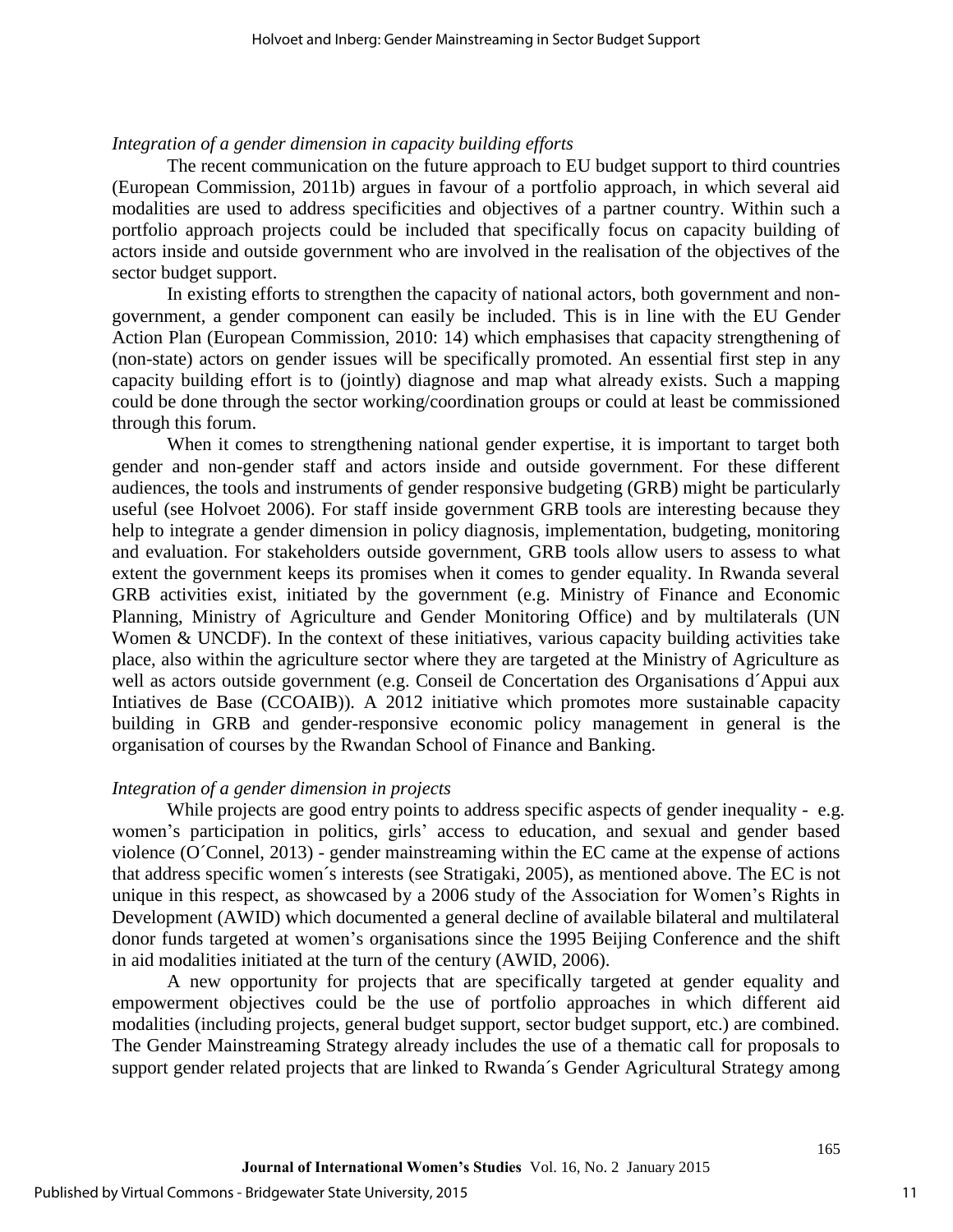its actions. From this vantage point, projects could be selected that, for instance, aim at levelling the playing ground for men and women in the agricultural sector.

#### *Institutionalisation of gender*

Important conditions for the implementation of the Gender Mainstreaming Strategy are the commitment to gender equality and women's empowerment, sufficient capacity and the existence of incentives to stimulate gender mainstreaming within the EU delegation and EU member state donor agencies themselves.

The EU Gender Action Plan clearly highlights the existing commitment at the highest EU level. As discussed above, it is expected that the indicators and yearly reporting with regards to progress in the implementation of the EU Gender Action Plan clearly function as an incentive at the level of the EU delegation and donor agencies of EU member states. This is in line with evidence from Hafner-Burton and Pollack (2009) who demonstrated that EU's failure to implement gender mainstreaming consistently and effectively has, to a large extent, been caused by the absence of hard incentives such as the identification of targets, and staff that is accountable, requiring annual progress reports and naming and shaming of noncompliant directorate generals (Hafner-Burton & Pollack, 2009).

When it comes to increasing gender capacity and expertise of EC delegation staff in Rwanda, the focus is both on gender and non-gender staff. For gender staff, capacity building is particularly useful in the area of policy and system analysis, public finance management, budgeting, and monitoring and evaluation. For non-gender staff, specific gender training is useful, possibly including training that is tailor-made and on-the-job. For both types of audiences, gender budgeting tools are particularly helpful as these provide a useful bridging frame among gender and non-gender experts. The courses offered in GRB and gender-responsive economic policy management by the Rwandan School of Finance and Banking might be particularly valuable, both in terms of content as well as networking.

#### **Conclusion**

Acknowledging the fact that donor agencies are not always familiar with the ways to deal with gender issues in new aid modalities, the EU Member States and the EC adopted the EU Plan of Action on Gender Equality and Women's Empowerment in Development in 2010. In addition, in cooperation with UN Women and the ILO, the 'Increasing Accountability in Financing for Gender Equality' programme was launched in 2011. In the context of this programme the EU delegation in Rwanda took the initiative to elaborate and implement a Gender Mainstreaming Strategy for EC's budget support to Rwanda's agriculture sector, with the aim to ensure that gender is mainstreamed in the programme. To the best of our knowledge, experiences related to gender mainstreaming in budget support in the agriculture sector have not been documented before, making our study on gender mainstreaming in the SBSP Agriculture in Rwanda particularly relevant. Moreover, both the EC and Rwanda are interesting cases: the EC is an influential actor in development cooperation, while Rwanda's own commitment to gender equality gives the EC (and other donors) an interesting entry point to trigger gender mainstreaming.

Our stocktaking of the integration of a gender dimension in the different phases of the current SBSP Agriculture in Rwanda demonstrates that gender issues are best integrated in the documents related to the programming phase. The limited integration of gender issues in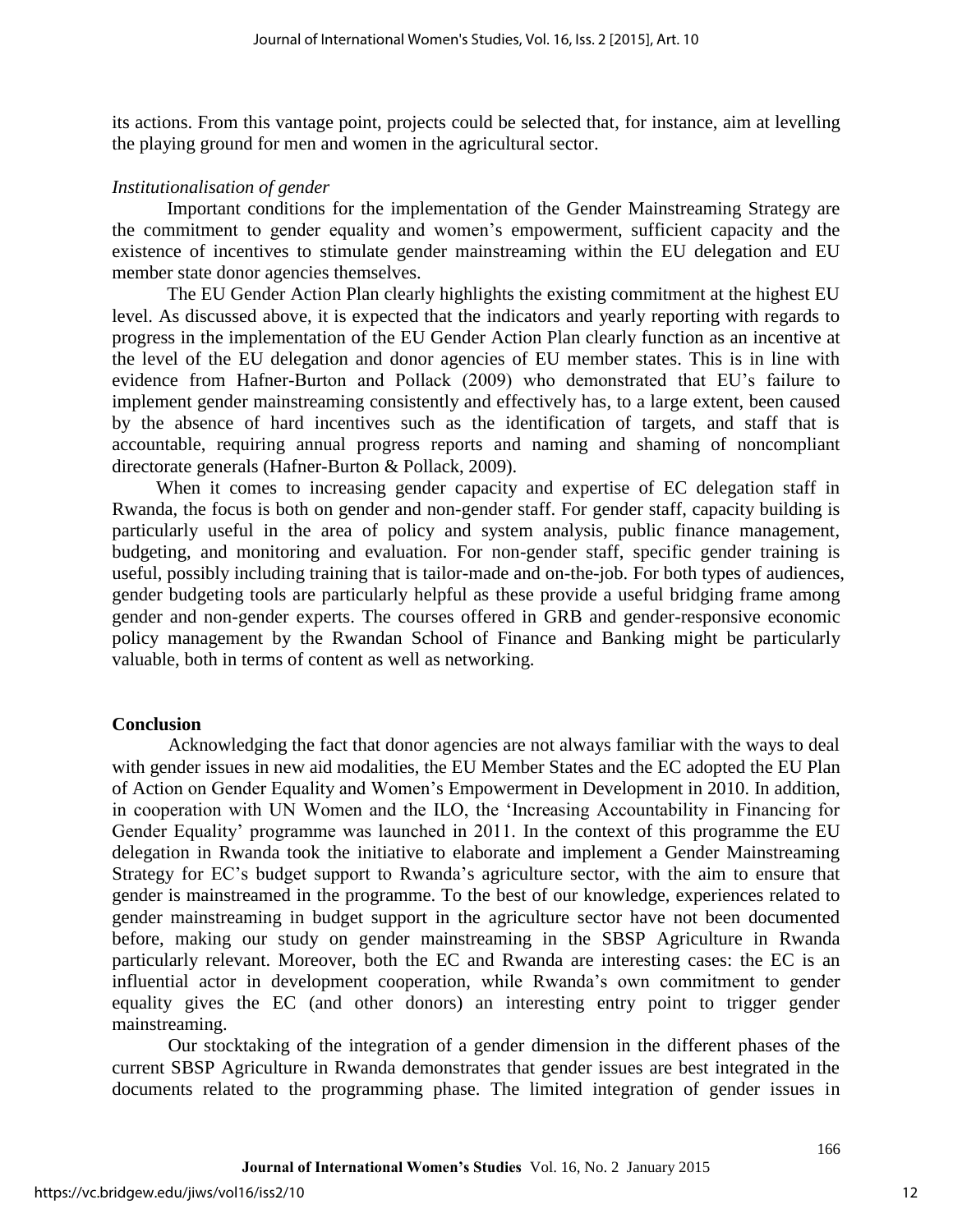subsequent phases of identification, implementing and M&E is rather surprising within the context of a relatively gender-sensitive Rwandan government and Ministry of Agriculture which provides ample entry points (such as the Agriculture Gender Strategy and the inclusion of gender indicators in the Strategic Plan for the Transformation of the Agriculture in Rwanda) for donors to trigger the gender-sensitivity of their budget support operations. While these opportunities have thus far not been grasped, they remain critical elements to ensure a successful implementation of the Gender Mainstreaming Strategy of the EU delegation in Rwanda. Furthermore, at the level of the Rwandan EU delegation several key ingredients for success are in place. First of all, there is sufficient commitment, not only within the delegation, but at high levels within the EC as well. Second, the EU delegation in Rwanda is a well positioned and powerful donor with a prominent position in aid towards Rwanda´s agriculture sector, and other (EU) donors in the agriculture sector have already informally highlighted their appreciation of the EC's gender mainstreaming strategy. Third, the EU Gender Action Plan, in combination with the yearly implementation reports that have to be submitted by the EC and the EU member states, can incentivise the effective implementation of the Gender Mainstreaming Strategy.

In addition to the more context-related factors that create a conducive environment, the Gender Mainstreaming Strategy also arrived at the right moment, more particularly, at the moment that the third Rwandan Strategic Plan for the Transformation of Agriculture (PSTA III), the key policy document for the next period, was being drafted. Additionally, the Rwandan Agriculture Gender Strategy, which has required a long period of drafting and costing, was also recently launched and it is particularly important at this stage to promote its effective implementation. Failing to do this might create fatigue within those sections of the ministry (and sector) that have put efforts into this initiative.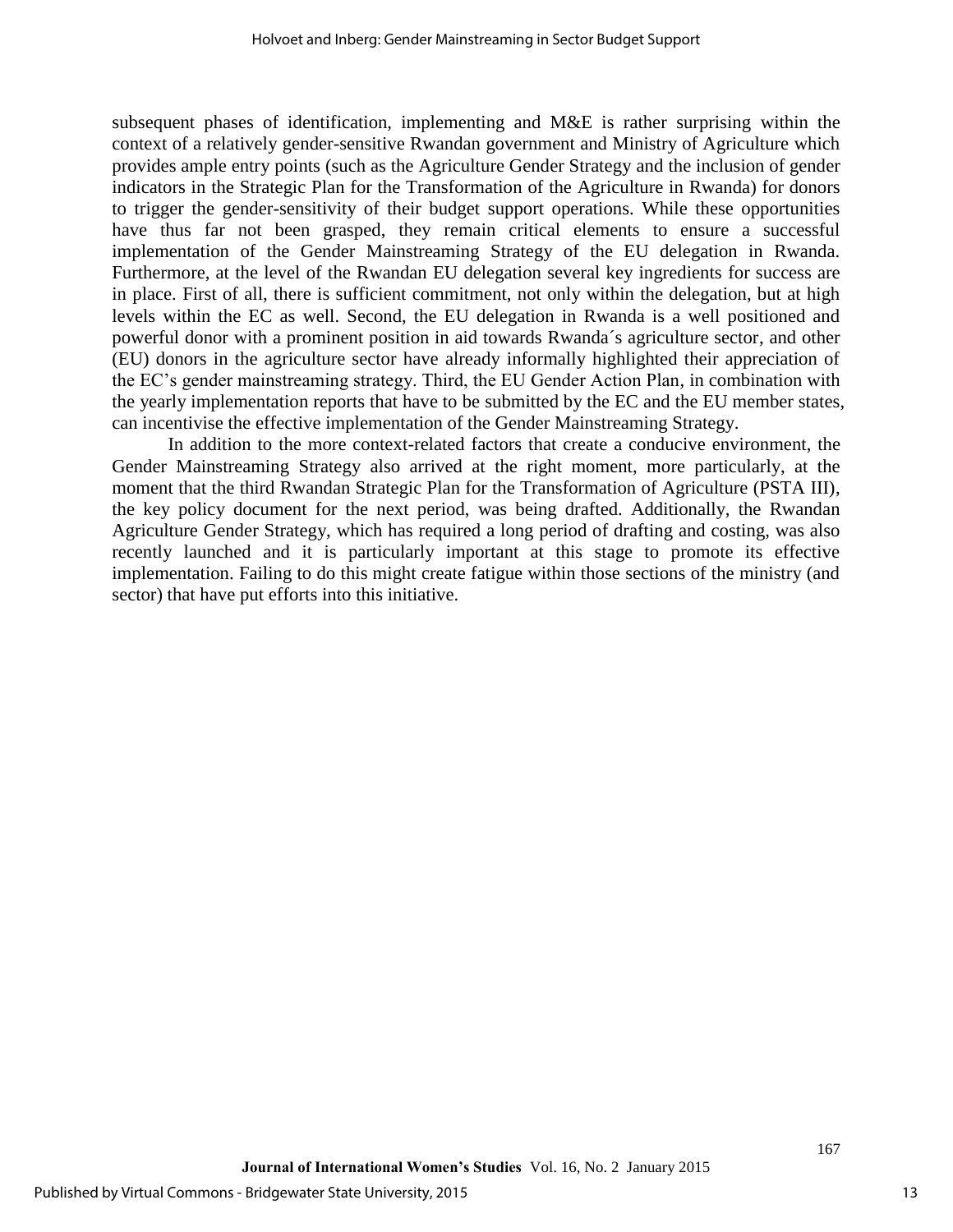#### **References**

- AWID (2006). *Where is the money for women´s rights? Assessing resources and the role of donors in the promotion of women´s rights and the support of women´s organizations.*  Toronto, AWID.
- Council of the European Commission. (2006) *The European Consensus on Development.* Joint statement by the Council and the representatives of the governments of the member states meeting with the Council, the European Parliament and the Commission, 2006/C 46/01. Brussels: Council of the European Commission.
- Debusscher, P. (2011). Mainstreaming gender in European Commission development policy: Conservative Europeanness? *Women´s Studies International Forum, 34*: 39-49.
- Elson, D. & Mc Gee, R. (1995). Gender Equality, bilateral programme assistance and structural adjustment: Policy and procedures. *World Development* 23 (11): 1987-1994.
- European Commission. (2004a). *Project Cycle Management Guideline.* Aid Delivery Methods, Volume 1. Brussels: European Commission.
- European Commission. (2004b). *Toolkit on mainstreaming gender equality in EC development cooperation.* Brussels: European Commission.
- European Commission. (2007a) *Guidelines on the Programming, Design & Management of General Budget Support.* Tools and Methods Series, guidelines No. 1. Brussels: European Commission.
- European Commission. (2007b) *Support to Sector Programmes, covering the three financing modalities: Sector Budget Support, Pool Funding and EC project procedures.* Tools and Methods Series, guidelines No. 2. Brussels: European Commission.
- European Commission. (2008a). *Budget Support. The Effective way to finance development?.*  Brussels: European Commission, EuropeAid.
- European Commission. (2008b). *Programming Fiche Gender Equality.* Brussels: European Commission.
- European Commission. (2009). *Action Fiche (Rwanda) Sector Budget Support for Decentralised Agriculture.* iFED/2009/021572. Brussels: European Commission.
- European Commission. (2010). *EU Plan of Action on Gender Equality and Women´s Empowerment in Development 2010-2015.* Commission Staff Working Document. SEC (2010) 265 final. Brussels, European Commission.
- European Commission. (2011a). 2011 Report on the Implementation of the "EU Plan of Action on Gender Equality and Women´s Empowerment in Development 2010-2015", *Commission Staff Working Document* SEC (2011) 1437 final. Brussels, European Commission.
- European Commission. (2011b). *The Future Approach to EU Budget Support to Third Countries.*  Communication from the Commission to the European Parliament, the Council, the European Economic and Social Committee and the Committee of the Regions. COM (2011) 636 final. Brussels, European Commission.

European Commission. (2012). *Budget Support Guidelines.* Brussels, European Commission.

- Faust, J., Koch, S., Molenaers, N., Tavakoli, H. & Vanheukelom, J. (2012). *The future of EU budget support: political conditions, differentiation and coordination.* European Think-Tanks Group, in collaboration with the Institute of Development Policy and Management, University of Antwerp.
- Hafner-Burton, E.M. & Pollack, M.A. (2009). Mainstreaming gender in the European Union: Getting the incentives right. *Comparative European Politics, 7* (1): 114-138.